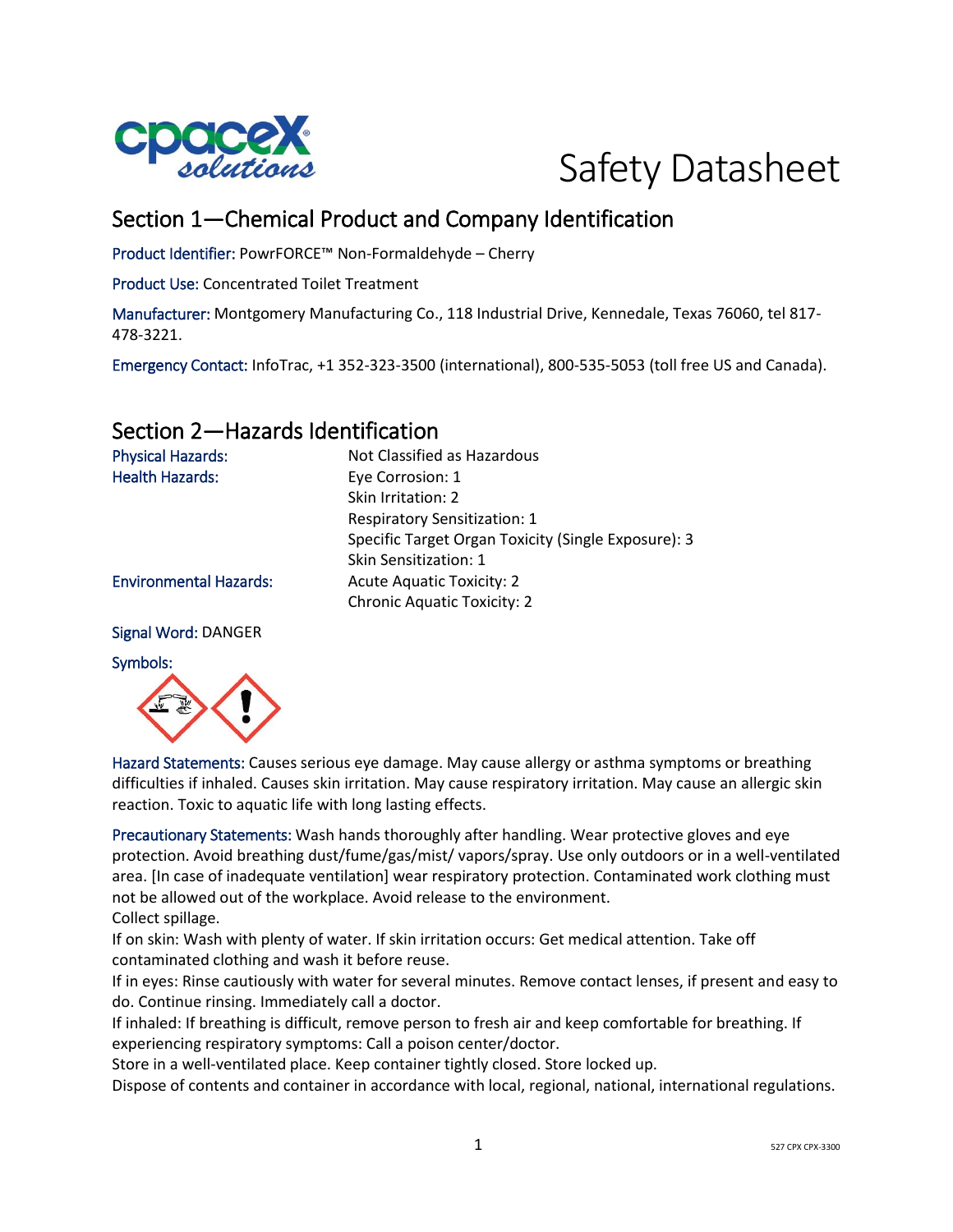### Other Hazards: None found.

Unknown Ingredients: N/D

### Section 3—Information on Ingredients

| <b>Ingredient Name</b>                                                                                | Ingredient<br>Percentage | Ingredient CAS<br>-No |
|-------------------------------------------------------------------------------------------------------|--------------------------|-----------------------|
| The exact chemical identities and percentages of composition<br>have been withheld as a trade secret. |                          |                       |

### Section 4—First Aid Measures

Skin contact: If on skin or hair: Wash with plenty of water. If skin irritation occurs: Get medical attention. Take off contaminated clothing and wash it before reuse.

Eye contact: If in eyes: Rinse cautiously with water for several minutes. Remove contact lenses, if present and easy to do. Continue rinsing. Immediately call a doctor.

Ingestion: If swallowed: No need for first aid is anticipated if material is swallowed. If irritation occurs, seek medical attention.

Inhalation: If inhaled: If breathing is difficult, remove person to fresh air and keep comfortable for breathing. If experiencing respiratory symptoms: Call a poison center/doctor.

### Most important symptoms/effects, acute and delayed: N/D

Indication of immediate medical attention/special treatment: N/D

## Section 5—Fire-Fighting Measures

Suitable extinguishing media: Water fog, alcohol foam, dry chemical or CO₂

Specific hazard arising from chemicals: None known

Special equipment and precautions: Self-contained or air supplied breathing apparatus and protective gear. Cool nearby drums with water to prevent pressure build-up.

## Section 6—Accidental Release Measures

Personal precaution, protective equipment, emergency procedures: Avoid contact with skin and eyes. Do not ingest. Do not inhale. Wear Personal Protective Equipment (refer to section 8).

Methods and material for containment and clean up: Avoid release to environment. Collect spillage. Review Fire and Explosion Hazards and Safety Precautions before proceeding with clean-up. Use appropriate personal protective equipment during clean up. Wear self-contained breathing apparatus and chemical-proof suit. Soak up small spills with earth, sand, or other noncombustible absorbent material and remove in covered containers. Dike large spills and neutralize with dilute solutions of ammonia, sodium sulfite, or sodium bisulfite and remove. Flush area with plenty of water. Comply with Federal, State, and local regulations on reporting releases.

# Section 7—Handling and Storage

Precautions for safe handling: Wash thoroughly after handling, especially before eating, drinking, smoking or using restroom facilities. Wash goggles and gloves. Launder contaminated clothing. Do not swallow. Do not get in eyes. Do not inhale mists or vapors.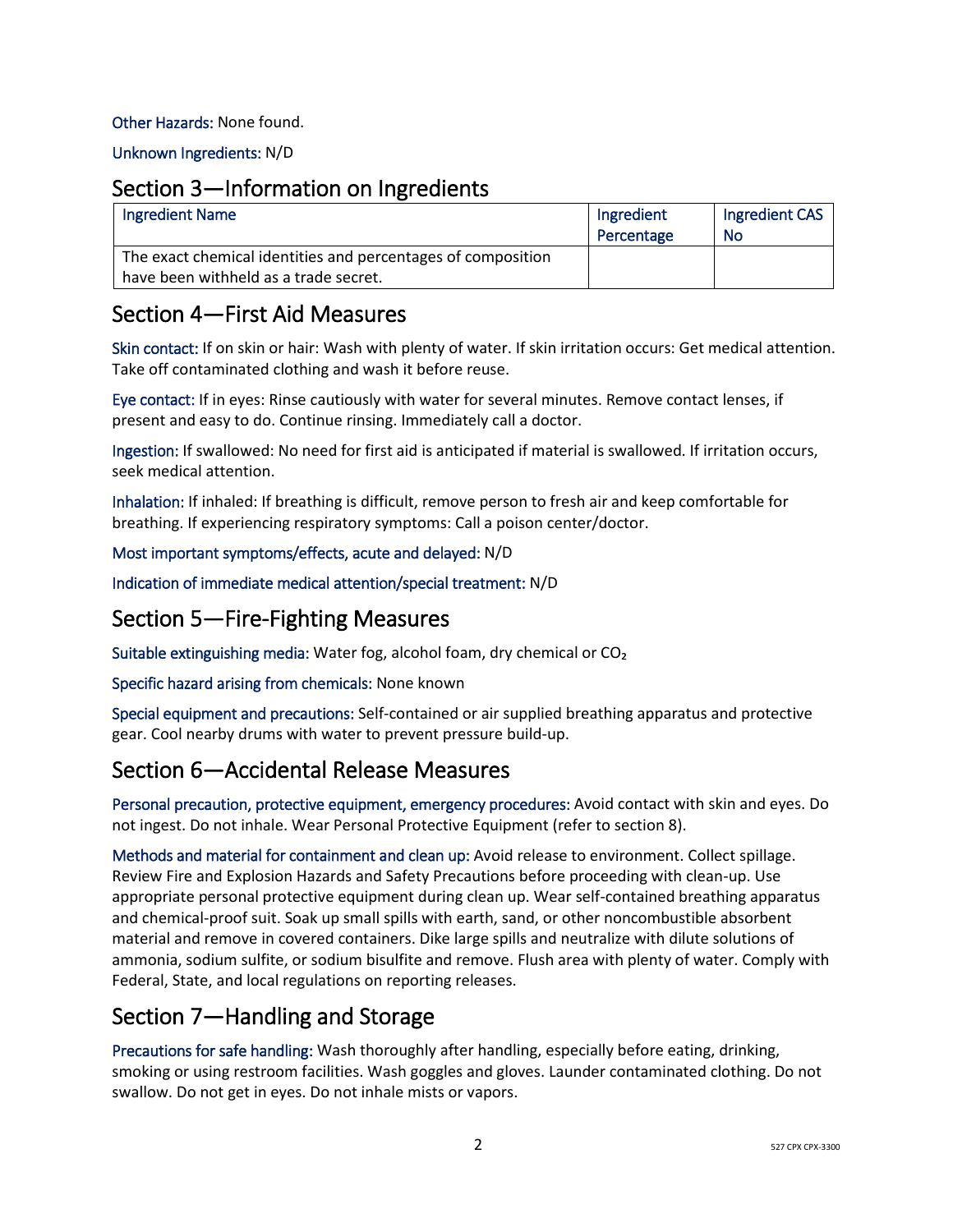Cautions for safe storage: Store in a well-ventilated place. Keep container tightly closed. Store locked up.

Incompatibilities: Strong oxidizing and reducing agents

# Section 8—Exposure controls/personal protection

Exposure Limits: N/D

Specific Engineering: Not established.

Individual protective equipment and measures: Eye Protection: Prevent eye contact. Wear chemical splash goggles or similar eye protection if the potential exists for eye contact. Skin Protection: Avoid skin contact. Wear rubber or impervious plastic gloves to prevent contact. Launder contaminated clothing before re-use. Respiratory Protection: If vapor concentration exceeds TLV, use NIOSH-approved respirator with organic vapor cartridges. General Hygiene: Wash hands after handling. Other Protective Clothing or Equipment: Safety shower and eyewash fountain.

# Section 9—Physical and Chemical Properties

| <b>Physical State: Liquid</b>                     | Flammability (solid, gas): N/D   |
|---------------------------------------------------|----------------------------------|
| Color: Blue                                       | Vapor Pressure (mmHg): N/D       |
| <b>Odor: Characteristic Fragrance</b>             | Vapor Density (air= 1): N/D      |
| Odor Threshold: N/D                               | Relative Density: 1.04           |
| pH: N/D                                           | Solubilities: In water: complete |
| Melting point/freezing Point: N/D                 | Partition Coefficient: N/D       |
| Initial Boiling Point and Boiling Range: 205 °F   | Auto-Ignition Temperature: N/D   |
| Flash Point: 204 °F                               | Decomposition Temperature: N/D   |
| <b>Evaporation Rate: N/D</b>                      | Viscosity: N/D                   |
| Upper/Lower Flammability or Explosive limits: N/D |                                  |

### Section 10—Stability and Reactivity:

| <b>Chemical Stability: Stable</b>            | Condition to Avoid: High heat, flames and sparks    |  |
|----------------------------------------------|-----------------------------------------------------|--|
| Reactivity: No specific reactivity test data | <b>Possibility of Hazardous Reaction: Hazardous</b> |  |
| available for this mixture.                  | Polymerization: will not occur.                     |  |
| Incompatible Materials: Strong oxidizing and | <b>Hazardous Decomposition Products:</b>            |  |
| reducing agents                              | Carbon monoxide, carbon dioxide, and possibly       |  |
|                                              | other combustion product.                           |  |

# Section 11—Toxicological information:

Information on the likely routes of exposure: Skin contact, eye contact, inhalation, ingestion.

| <b>Chemical Name</b>                          | Oral LD50              | <b>Dermal LD50</b> | <b>Inhalation LD50</b> |
|-----------------------------------------------|------------------------|--------------------|------------------------|
| Ingredient 1                                  | $>900$ mg/kg           | N/D                | N/D                    |
| Ingredient 2                                  | $600 \,\mathrm{mg/kg}$ | N/D                | N/D                    |
| Ingredient 3                                  | 1,300 mg/kg            | N/D                | N/D                    |
| Ingredient 4                                  | 2,837 mg/kg            | N/D                | N/D                    |
| Product as a Whole                            |                        |                    |                        |
| The exact chemical identities and percentages |                        |                    |                        |
| of composition have been withheld as a trade  |                        |                    |                        |
| secret.                                       |                        |                    |                        |

Important symptoms: Refer to Section 4—First Aid Measures.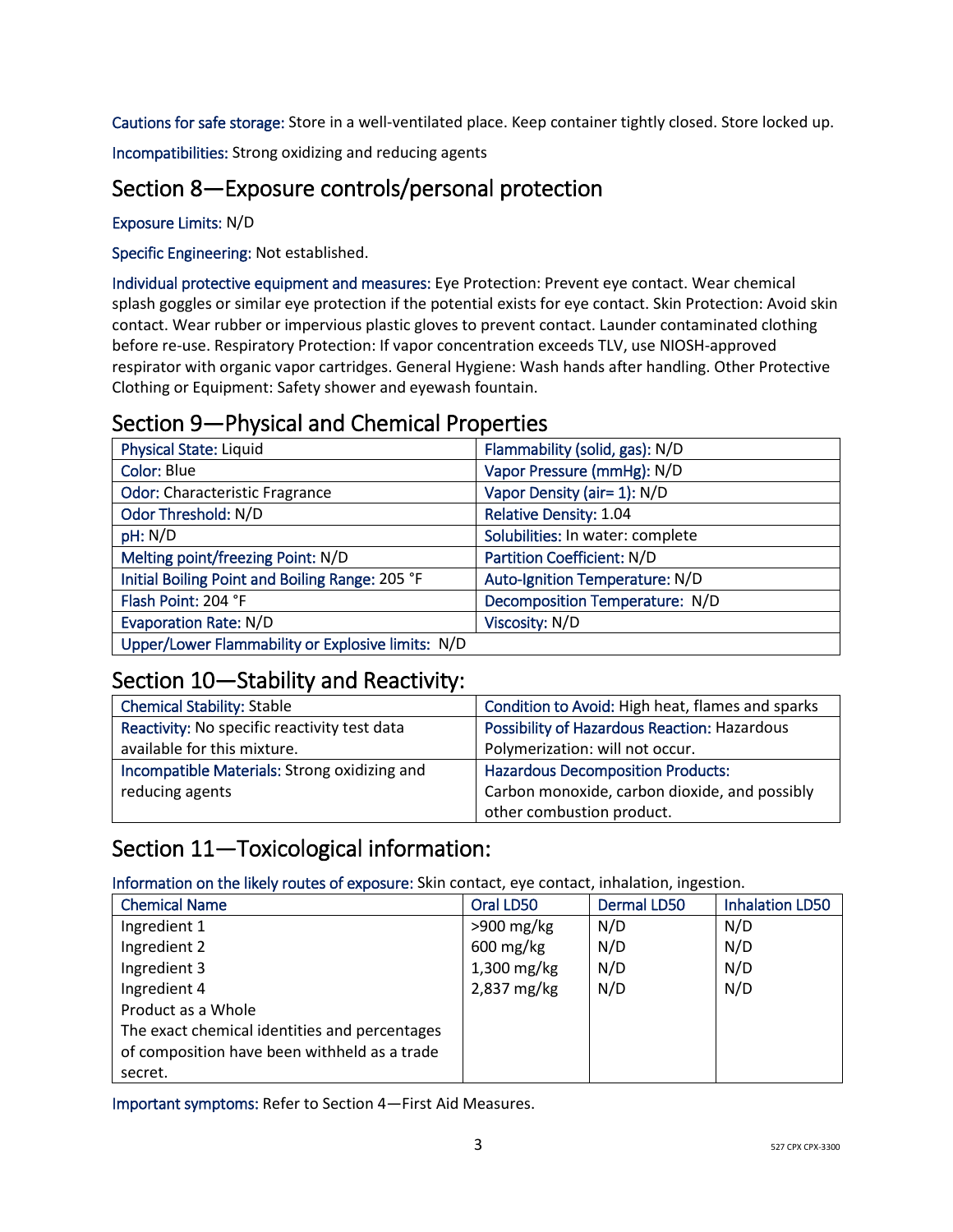### Effects of Acute Exposure: N/D

#### Effects of Chronic Exposure: N/D

Carcinogenicity: IARC, ACGIH, NTP, OSHA: No component of this product present at levels greater than or equal to 0.1% is identified as probable, possible or confirmed human carcinogen by IARC, ACGIH, NTP, OSHA respectively.

### Other Data: N/D

### Section 12—Ecological Information:

Ecotoxicity: Toxic to aquatic life with long lasting effects.

| Persistence and degradability: N/D | Bioaccumulative Potential: N/D    |
|------------------------------------|-----------------------------------|
| Mobility in Soil: N/D              | <b>Other Adverse Effects: N/D</b> |

### Section 13—Disposal Considerations

Waste Treatment Method: Avoid release to the environment. Collect spillage. DO NOT DUMP INTO ANY SEWERS, ON THE GROUND, OR INTO ANY BODY OF WATER. All disposal practices must be in compliance with all Federal, State/Provincial and local laws and regulations. Regulations may vary in different locations. Waste characterizations and compliance with applicable laws are the responsibility solely of the waste generator. FOR UNUSED & UNCONTAMINATED PRODUCT, the preferred options include sending to a licensed, permitted: Incinerator or other thermal destruction device. Waste water treatment system.

## Section 14—Transport Information

| UN number:                                                                  | UN proper shipping name:     |  |
|-----------------------------------------------------------------------------|------------------------------|--|
| Transport hazard class(es):                                                 | Packing group if applicable: |  |
| <b>Environmental hazards:</b><br><b>Special precautions:</b>                |                              |  |
| Transport in bulk (according to Annex II of MARPOL 73/78 and the IBC Code): |                              |  |

### Section 15—Regulatory information

SARA Title III Hazard Categories: No reported ingredients

## Section 16—Other Information

#### Key to Abbreviations:

no info not determined, no information found N/D not determined, no information found

Date SDS Prepared: July 1, 2015

#### Suggested NFPA rating: N/D

Suggested HMIS rating: H=1, F=0, P=0, PPE=N/D. (NPCA recommends that PPE codes be determined by the employer, who is most familiar with the actual conditions under which chemicals are used at the work location.)

This information is prepared according to 29 CFR 1910.1200 and is based on typical working conditions, use of product according to label directions, and the works of others. It may not be accurate. Actual use